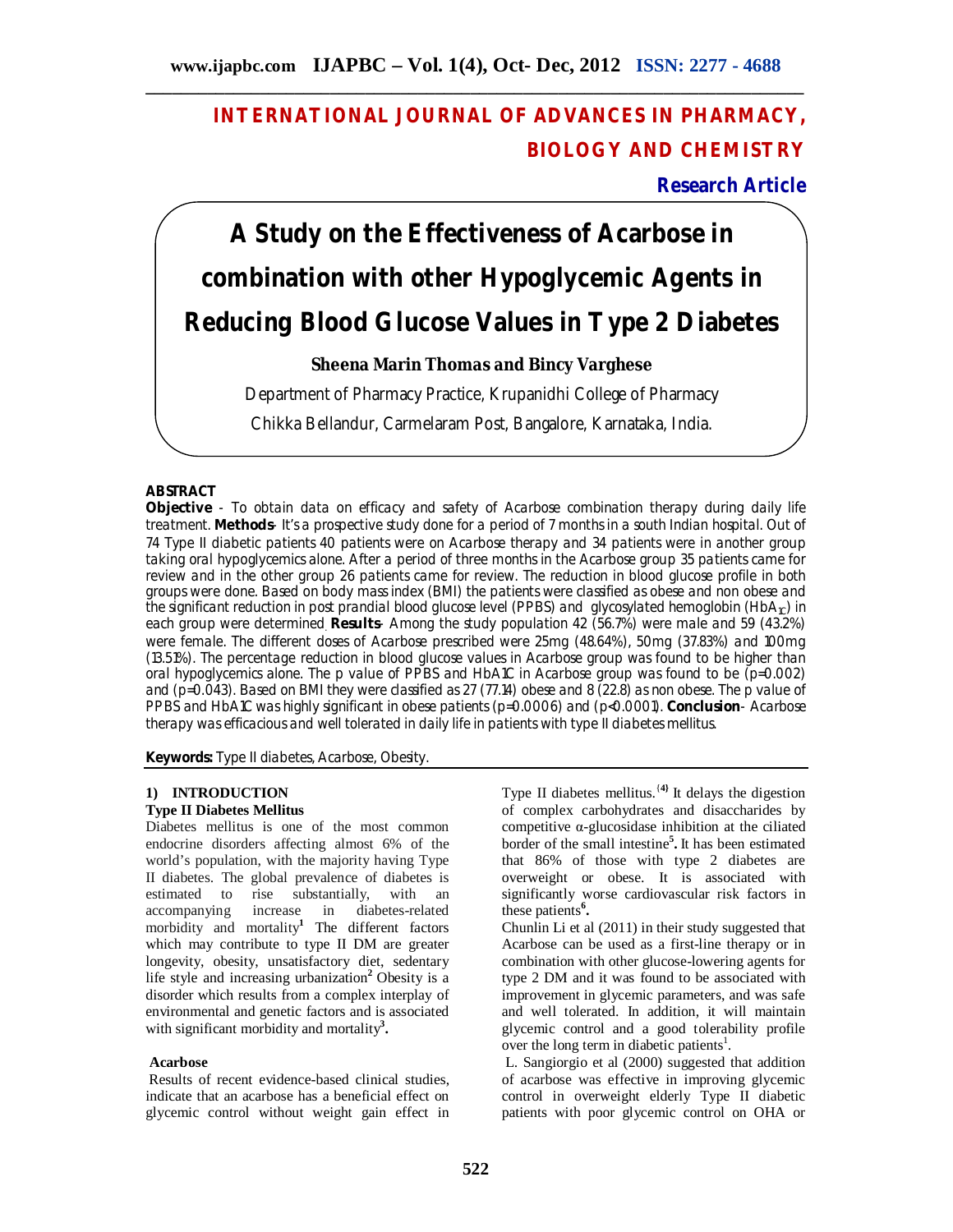insulin regimes. It is an inhibitor of  $\alpha$ -glucosidase and acts directly at the gastrointestinal level slowing down the absorption of glucose and eventually reduce the rapid increase in glycemia induced by a meal rich in carbohydrates<sup>7</sup>.

# **2) METHODS**

The prospective observational study was conducted at a multidisciplinary superspeciality hospital in India over a period of 7 months between June 2011 and December 2011. The study was conducted in the department of Diabetology and ethical committee clearance was obtained from the institutional ethical committee. Both male and female patients diagnosed as Type II diabetes and having HbA1C value above 6.5% were included in the study. Patients with Type I diabetes taking Insulin as sole therapy and patients with chronic intestinal diseases were excluded.

A total of 74 Type II diabetic patients were included in the study. The study population consisted of two groups where patients taking Acarbose was included in group I and patients taking other oral hypoglycemic agents were included in the group II. It was again divided into three groups where patients taking oral hypoglycemic agents except Acarbose was group I, Acarbose with oral hypoglycemic agents was group II, Acarbose with combination of oral hypoglycemic and Insulin considered as group III and the percentage reduction in FBS, PPBS and HbA1C produced in each group were calculated .

Values such as FBS, PPBS, HbA<sub>1C</sub>, BMI are noted at the initial visit and the therapeutic efficacy of the drug in reducing these parameters were determined during the next review. Acarbose was usually given in addition to the current diabetes medications. Based on BMI the review patients were classified as obese and non obese. The percentage reduction in blood glucose profile in both groups were done and the therapeutic efficacy of the drug was determined.

Data were collected from the data entry form which gives values of blood glucose profile. Baseline and review values were compared by paired students 't' test. The significant reduction produced in blood glucose value was determined. Also the percentage reduction in blood glucose profile produced by Acarbose in obese and non obese patients was also calculated. The different doses of acarbose prescribed were 25mg, 50mg and 100mg and it was given orally.

Results were expressed as percentage, mean and standard deviation. The result of the study was analysed by paired 't' test. All the test were two tailed Values of P<0.05 and P<0.01 were considered statistically significant.

# **3) RESULTS**

In our study 74 Type II diabetic patients were included, out of which 40 patients were on acarbose therapy and 34 patients were on oral hypoglycemic agents other than acarbose. Among them 42 (56.7%) were male and 59 (43.2%) were female. Family history of Type II diabetes was present in 48 (64.8%) and 26 (35.1%) had no family history. On considering the diet habits among the study population 56 (75.6%) patients were on diabetic diet and 18 (24.32%) were on non diabetic diet. Age wise distribution of patients taking Acarbose among the study group were 6 (8%) in 30-39 years, 17 (23%) in 40-49 yrs, 22 (30%) in 50-59 years and 29 (39%) patients were in the age group of 60-69 years. The percentage of patients taking other oral hypoglycemics alone were 26 (76.4%), Acarbose with oral hypoglycemics were 16 (45.7%), Insulin12 (34.2%) and combination of oral hypoglycemics and Insulin were 7 (20%) {Fig-1}. The percentage of patients using different doses of Acarbose were 25mg (48.64%), 50mg (37.83%) and 100mg (13.51%) {Fig-2}. Based on BMI the patients were classified as  $27(77.14)$  obese and  $8(22.8)$  as non obese. The p value of PPBS and HbA1C was found to be highly significant in obese patients as compared to non obese patients. It was found to be  $(p=0.0006)$  for PPBS and  $(p<0.0001)$  for HbA1C. {Table 1 &2} The percentage reduction in blood glucose values in Acarbose treated group was found to be higher than oral hypoglycemic agents alone. It showed a percentage reduction of 18.8% in FBS, 16.82% in PPBS and 17.92% in HbA1C. The p value of PPBS and HbA1C in Acarbose treated group was found to be  $(p=0.002)$  and (p=0.043). {Table 3& 4}.

## **4) DISCUSSION AND CONCLUSION**

Efficacy of alpha glucosidase inhibitor Acarbose has been confirmed in more than 350 studies involving more than 30,000 patients. It has been shown to be efficacious and have an excellent safety profile with minimal drug drug interactions. It is currently the only oral antidiabetes agent approved for the treatment of both prediabetes and Type II diabetes**<sup>8</sup> .**

Henrick Wagner et al have reported 48 of 62 type 2 diabetic patients patients (77.4%) as having cardiovascular disease in the study population.{**9}** We detected cardiovascular disease in thyroid disorders in 18.9% and renal disease in 29.7 % of our study population.

The study revealed that Acarbose was a safe and tolerable drug and no serious adverse events could be linked to that drug but only few gastrointestinal symptoms were related to it. It caused flatulence in  $(20\%)$  diarrhea in  $(11.4\%)$  and  $(5.7\%)$  patients had hypoglycemia**.** Jean- Louis Chiasson et al has found similar results in their study that Acarbose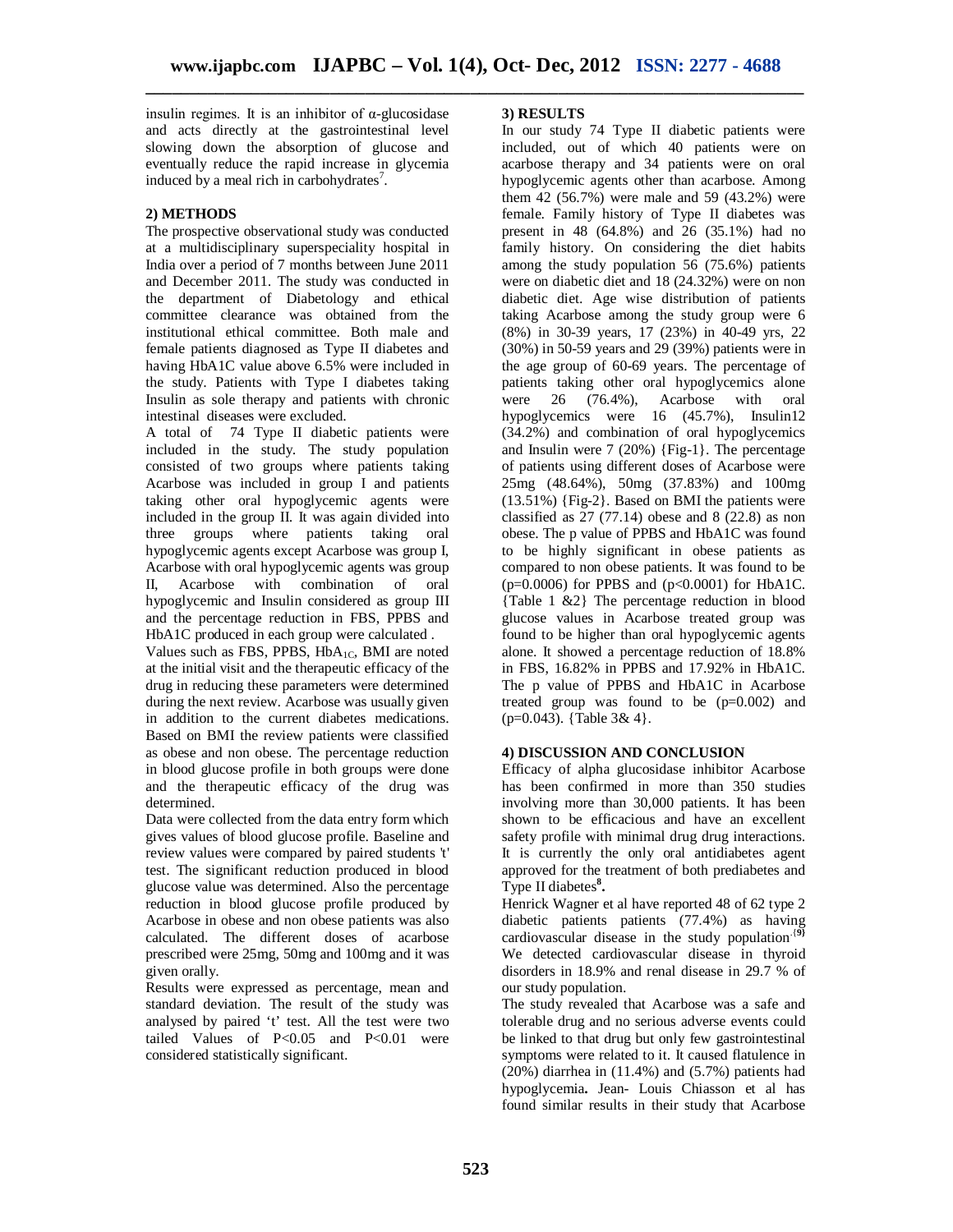dose as large as 200mg had no toxic effect or serious adverse events and only gastrointestinal symptoms could be related. Compared with placebo, it was more frequently associated with flatulence (73.2%), diarrhea (43.6%) and abdominal cramps and discomfort was found to be 25%.**<sup>10</sup> .**

In our study it have been found that BMI did not showed a significant difference in obese and non obese patients before and after Acarbose treatment. It is usually calculated by dividing weight (in kilograms) by square height (in meters)**<sup>3</sup> .** The total review patients including both obese and non obese showed significant difference. Chien- Wen Chou et al in their study showed the same results. Here obese patients change in BMI were considered as not significant and non obese patients change in BMI showed a p value of  $(p= 0.0579)$ . But the total patients had a significant decrease in body weight after treatment which showed a significant p value.  $(p < 0.05)^{11}$ .

In our study it has been shown that obese patients showed significant reduction FBS, PPBS and HbA1C. (P value of 0.0005, 0.0006 and <0.0001). In case of non obese patients FBS and PPBS didn't showed a significant result but  $HbA_{1C}$  showed significant difference. Chein –Wen Chou et al in their study suggested that both obese and non obese patients showed significant differences in FBS, PPBS and  $HbA_{1C}$ . All the parameters in obese patients and non obese patients showed a significant p value**<sup>11</sup> .**

From the study which we have done it showed significant reduction in FBS, PPBS and HbA1C when Acarbose was combined with other antidiabetics. The study population was divided into three groups where patients on oral hypoglycemic agents alone was considered as group I and patients taking combination of Acarbose with oral hypoglycemics was group II and the group III consist of both oral hypoglycemics and Insulin. Monotherapy using Acarbose was not seen in any of the patients. The p

value for FBS in the first two groups were found to be not significant but in the third group it was found to be significant. The values of PPBS in the second and third group was significant (p=0.018) and (p=002). The p value of  $HbA_{1C}$  in the last two groups were highly significant.  $(p= 0.0007)$  and  $(p=0.043)$ 

L.Saniorgio et al in their study revealed the significant reduction produced in blood glucose values when Acarbose was added to the current medications. Here the study population was divided into two groups. Group I consist of patients taking combination of Acarbose with oral hypoglycemics. Group II consist of patients undergoing treatment with Insulin alone or in combination with oral hypoglycemics. The P value of the three parameters in Group I were found to be  $<0.004$ , <0.0005 and <0.05.Similarly the P values in Group II was found to be  $<0.004$ ,  $<0.0006$  and  $<0.02$ . When Acarbose was stopped the blood glucose values increased**<sup>7</sup> .**

Our study is a short term study involving only a small number of study population. Hence in the future controlled long term studies involving large number of patients are still needed to be carried out to evaluate if the advantages of addition of Acarbose are persistent and whether it is possible to obtain a reduction in vascular complications and mortality.

# **5) ACKNOWLEDGEMENT**

First and foremost I am extremely beholden to the Almighty God for the grace and mercy follows me all through my life much more than I rightfully deserve

The author thank the patients who so willingly participated in the study and also recognize the hospital authority, technical staff and well-wishers at each field site whose patience, conscientiousness, and creativity made this study possible.

**Table 1: Shows 't' test for the PPBS reduction in obese and non obese patients (n=35)**

| S.No | Category  | <b>Baseline PPBS value</b><br>(mean±SE) | <b>PPBS</b> at review<br>$(mean \pm SE)$ | <b>PPBS Reduction</b><br>$mean \pm SE$ | <b>p</b> value |
|------|-----------|-----------------------------------------|------------------------------------------|----------------------------------------|----------------|
|      | Obese     | $271.26 + 15.67$                        | $225.74 + 14.04$                         | $45.52 + 11.58$                        | $0.0006**$     |
|      | Non Obese | $284.88 \pm 26.41$                      | $259.38 + 17.50$                         | $25.5 \pm 10.98$                       | 0.0532         |

**Table 2:** Shows 't' test for HbA<sub>1C</sub> Reduction in obese and non obese patients (n=35)

| S.No | Category  | <b>Baseline HbA1C</b><br>value (mean $\pm$ SE) | HbA1C at review<br>$mean \pm SE$ | <b>HbA1C</b> reduction<br>(mean± SE) | <b>p</b> value   |
|------|-----------|------------------------------------------------|----------------------------------|--------------------------------------|------------------|
|      | Obese     | $8.96 + 0.38$                                  | $7.71 + 0.39$                    | $1.25 + 0.25$                        | $\leq 0.0001$ ** |
|      | Non Obese | $8.07 \pm 0.85$                                | $7.41 \pm 0.65$                  | $0.66 \pm 0.30$                      | $0.03*$          |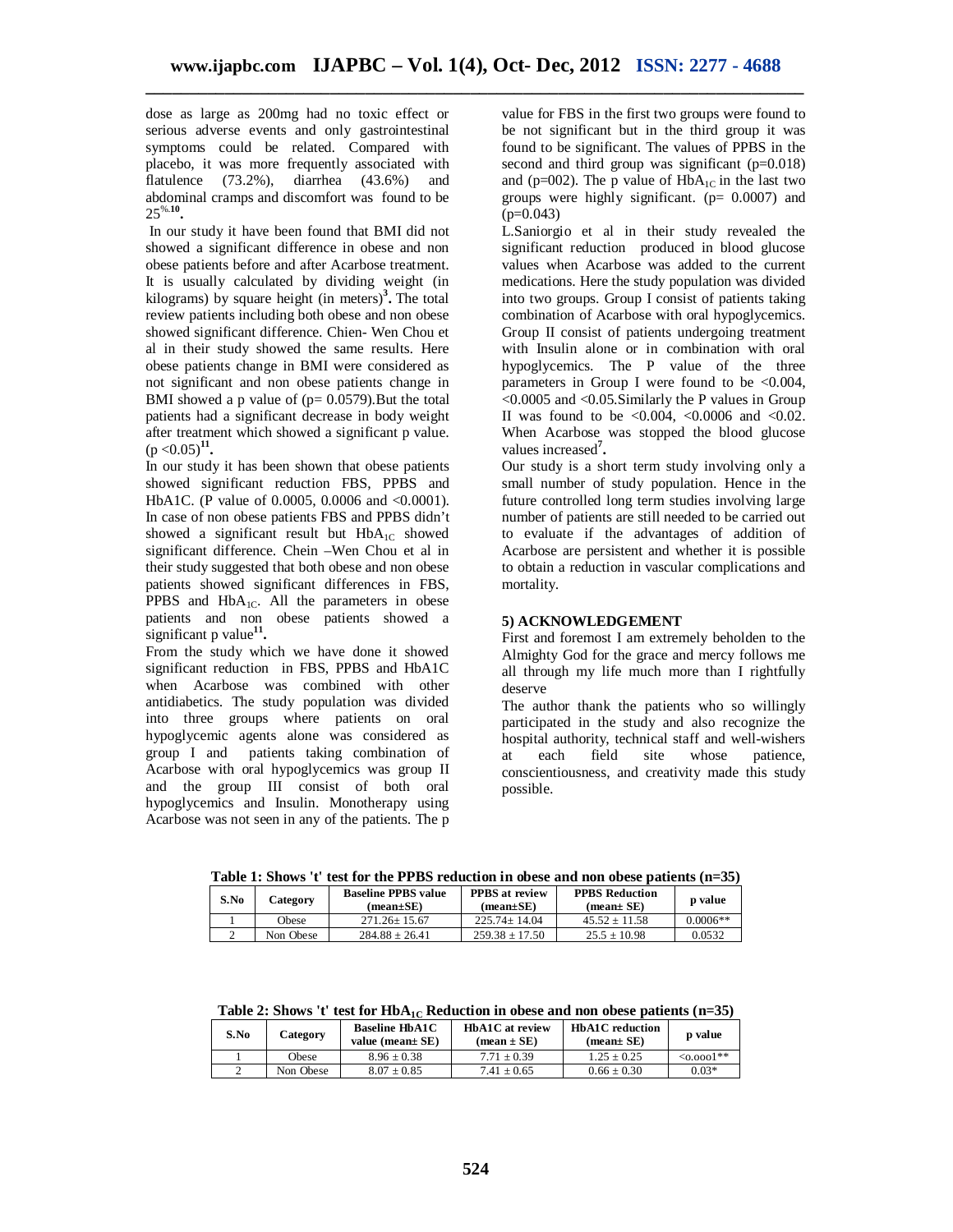| FF DS III each group of review patients (II=01)             |                                                                   |                                                                      |                                                                      |           |  |  |
|-------------------------------------------------------------|-------------------------------------------------------------------|----------------------------------------------------------------------|----------------------------------------------------------------------|-----------|--|--|
| <b>Drugs</b>                                                | <b>Baseline PPBS value</b><br>$(\text{mean} \pm \text{SE})$ mg/dl | <b>PPBS</b> at review<br>$(\text{mean} \pm \text{SE}) \text{ mg/dl}$ | <b>PPBS Reduction</b><br>$(\text{mean} \pm \text{SE}) \text{ mg/dl}$ | p value   |  |  |
| Oral hypoglycemic<br>drugs $(n=26)$                         | $264.73 \pm 10.29$                                                | $262.08 \pm 9.18$                                                    | $2.65 \pm 3.73$                                                      | 0.484     |  |  |
| $Acarbose + Oral$<br>hypoglycemics $(n=16)$                 | $263.87 \pm 22.16$                                                | $223.75 \pm 16.86$                                                   | $40.12 \pm 15.25$                                                    | $0.018*$  |  |  |
| $Acarbose + Oral$<br>$Hypogly$ cemics +<br>Insulin $(n=19)$ | $283.42 \pm 16.34$                                                | $241.58 \pm 16.37$                                                   | $41.84 \pm 11.81$                                                    | $0.002**$ |  |  |

**Table 3:** Shows 't' test for the mean difference between baseline and review values of<br>**PPRS** in each group of review patients (n–61) **PPBS in each group of review patients (n=61)**

**Table 4: Shows t test for the mean difference between baseline and review values of HbA**<sub>1C</sub> in each group of review patients  $(n=61)$ 

| <b>Drugs</b>                                               | <b>Baseline HbA1C</b><br>value (mean $\pm$ SE)<br>mg/dl | HbA1C value at review<br>$(mean± SE)$ mg/dl | <b>HbA1C</b> Reduction<br>$(mean \pm SE)$ mg/dl | p value   |
|------------------------------------------------------------|---------------------------------------------------------|---------------------------------------------|-------------------------------------------------|-----------|
| Oral hypoglycemics $(n=26)$                                | $9.17 \pm 0.24$                                         | $9.12 \pm 0.19$                             | $0.05 \pm 0.11$                                 | 0.692     |
| $Acarbose + Oral$<br>hypoglycemic $(n=16)$                 | $8.9 \pm 0.80$                                          | $7.76 \pm 0.53$                             | $1.14 \pm 0.37$                                 | $0.0007*$ |
| $Acarbose + Oral$<br>$Hypoglycemics + Insulin$<br>$(n=19)$ | $8.31 + 0.49$                                           | $7.07 + 0.77$                               | $1.24 \pm 0.48$                                 | $0.043**$ |



**Fig. 1: Combination of Acarbose with other antidiabetic drugs**



**Fig. 2: Dose wise distribution of Acarbose among study population**